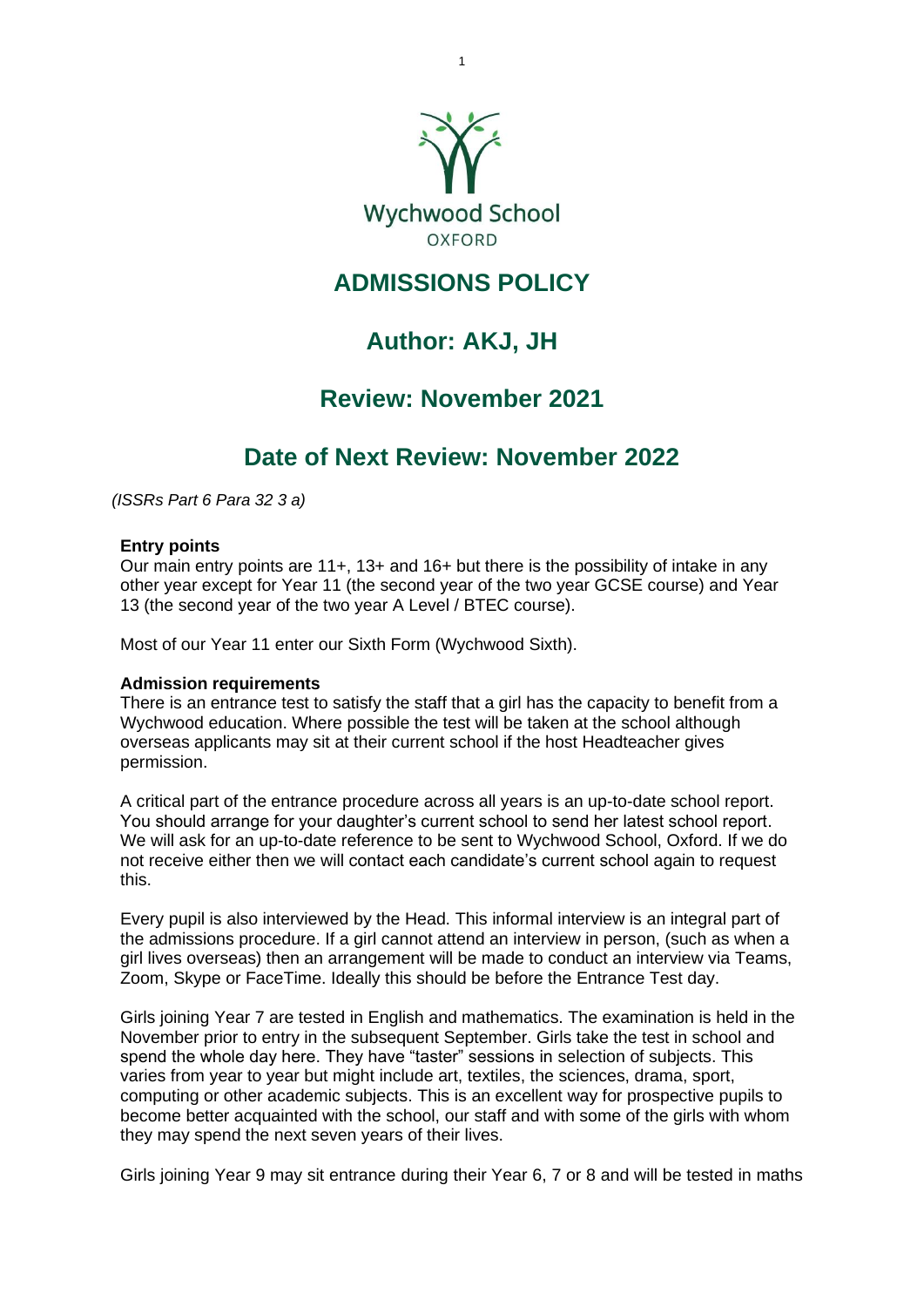and English. They may spend the day here if they wish. (See also Modern Foreign Language Policy for Late Entrants).

Girls joining the School in Years 8 or 10 are tested in English and mathematics prior to September year of entry. They may spend the day here if they wish. (See also Modern Foreign Language Policy for Late Entrants).

A fairly wide spread of ability is recruited, subject to our assessment that an applicant will manage to attend a full spread of GCSEs to gain a minimum of 5 grade 4s. Necessary adjustments will be made on a case by case basis with regard to pupils with SEND.

International students who may not have been prepared for GCSE study will be assessed on a case-by case basis. It is expected that any entrant will be able to attend most – if not all – classes.

When entry is for Wychwood Sixth papers are taken in three of the applicant's potential A Level or BTEC subjects. If one of their chosen subjects is one which they have not previously studied - psychology for example - then questions are set which require some subject-specific reading comprehension combined with a common sense approach and evidence of certain skills. If a girl wishes to study the creative arts then we will need to see a portfolio of work. There is a minimum requirement of 6 GCSEs passes at grade 9-4, with 9-6 in their chosen A Level or BTEC subjects.

Acceptance of a place indicates the parents' and the pupil's willingness to adhere to the rules and terms and conditions of the school.

## **Scholarships**

Scholarships are competitive and will only be given if the standard achieved merits the award.

## **Academic Scholarships**

Academic scholarships will be awarded on the basis of the entrance examination papers at 11+ and 13+ and on the basis of the results of scholarship papers at 16+. Girls take three scholarship papers in subjects of their choice at 16+ as well as a general paper.

We award major scholarships of £1,000 p.a. and minor scholarships of £500 p.a.

## **Creative Arts Scholarships**

Creative Arts Scholarships are offered at 11+ and 13+ to candidates with outstanding ability in art, creative writing or both. At 16+ Scholarships are offered to candidates with outstanding ability in art. We award major scholarships of £1,000 p.a. and minor scholarships of £500 p.a.

## Art:

Candidates are asked to bring 6 artistic compositions or craft items which will be discussed with the Head of Art. A short unprepared task will be undertaken on the day of the scholarship tests.

## Creative Writing:

Candidates are asked to bring 6 different pieces of writing, including poetry, a story and a description. These will be discussed with the Head of English. A piece of creative writing will be set on the day of the scholarship tests.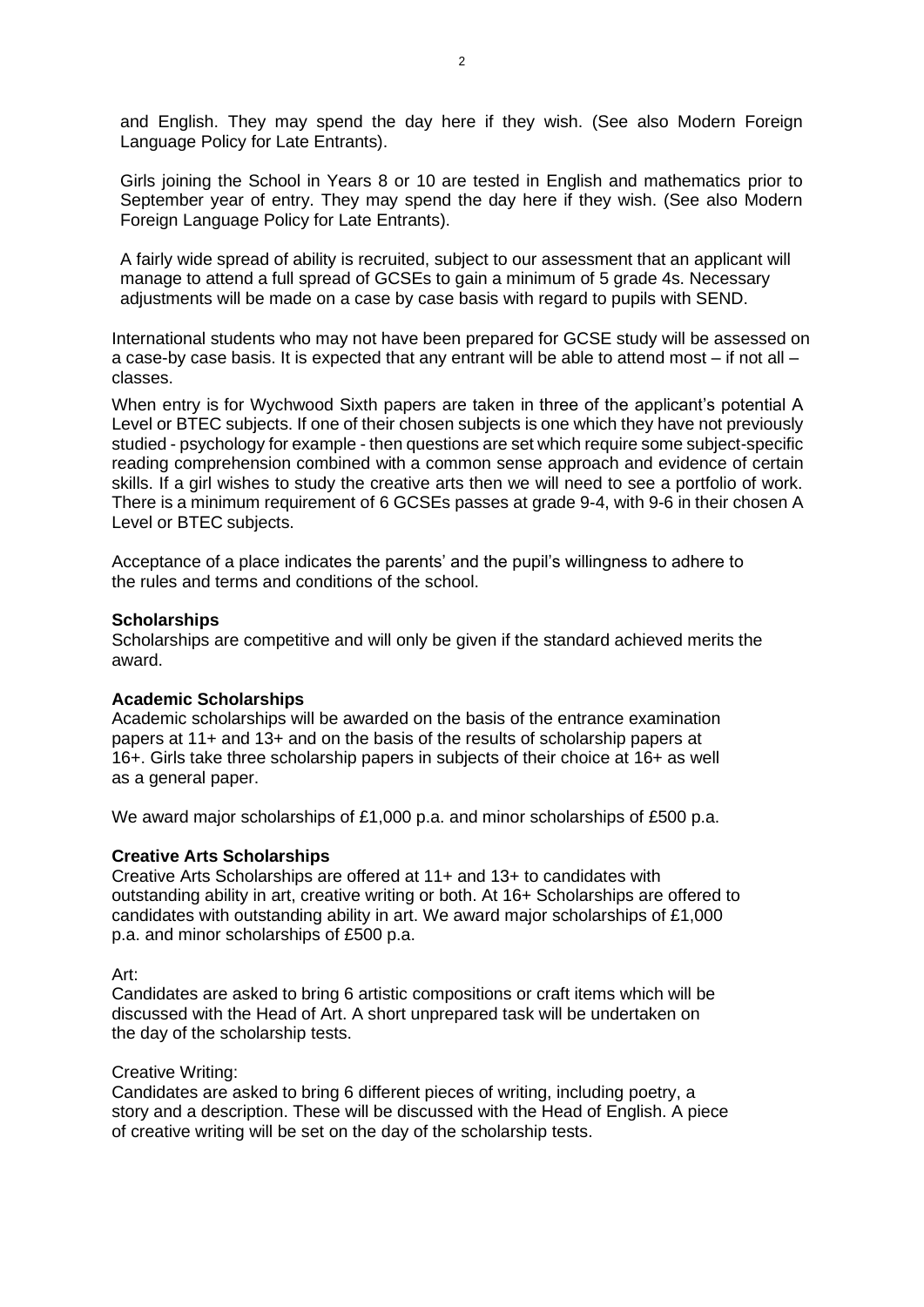#### **Drama Scholarships**

Drama scholarships are offered at 11+, 13+ and 16+ to candidates with outstanding ability and potential in drama. We award major scholarships of £1,000 p.a. and minor scholarships of £500 p.a.

Drama scholars will be expected to be LAMDA or equivalent grade 3 or 4 level at 11+, grade 5 or 6 level at 13+ and grade 6 or 7 level at 16+.

Candidates will be expected to perform one prepared and an unseen piece as well as to discuss their love of drama with the Head of Drama at audition on the day of the scholarship tests.

These awards are intended for the support of the pupil's dramatic interests. All drama award holders are expected to be fully involved in the dramatic life of the school.

#### **Music Scholarships**

Music Scholarships Music Scholarships are offered at 11+, 13+ and 16+ to candidates with outstanding ability and potential in music. We award major scholarships of £1,000 p.a. and minor scholarships of £500 p.a.

Music scholars will be expected to be ABRSM or equivalent grade 3 or 4 level at 11+, grade 5 or 6 level at 13+ and grade 6 or 7 level at 16+. There is an organ scholarship (major scholarship of £1,000 p.a. and minor scholarship of £500 p.a) available for high-level pianists to apply for.

Candidates will be expected to play two prepared pieces on their instrument(s) and to do aural tests and sight reading on the afternoon of the scholarship tests. They will also have a discussion with the Director of Music about their musical tastes and interests. These awards are intended for the support of the pupil's musical interests. All music award holders are expected to be fully involved in the musical life of the school.

## **Sports Scholarship**

Sports scholarships are offered at 11+, 13+ and 16+ to candidates with outstanding ability and potential in sports. We award major scholarships of £1,000 p.a. and minor scholarships of £500 p.a.

Candidates will take part in a practical session. They will also have an individual interview with the Director of Sport when they will have the opportunity to discuss their achievements and their favourite sports on the day of the scholarship tests. Candidates are also requested to provide a reference from the Head of PE at their current school or from their coach at the highest level in whichever sport they participate.

These awards are intended for the support of the pupil's sporting interests. All sport award holders are expected to be fully involved in the sporting life of the school.

#### **The Lee Scholarships**

The Lee Scholarships are offered at 11+, 13+ and 16+ to candidates who demonstrate potential in at least three areas of school life: academia, music, creative arts, drama or sport. We award major scholarships of £1,000 p.a. and minor scholarships of £500 p.a.

Candidates may not have reached the levels required for the individual scholarships but will be demonstrating the potential for high achievement within the three chosen areas.